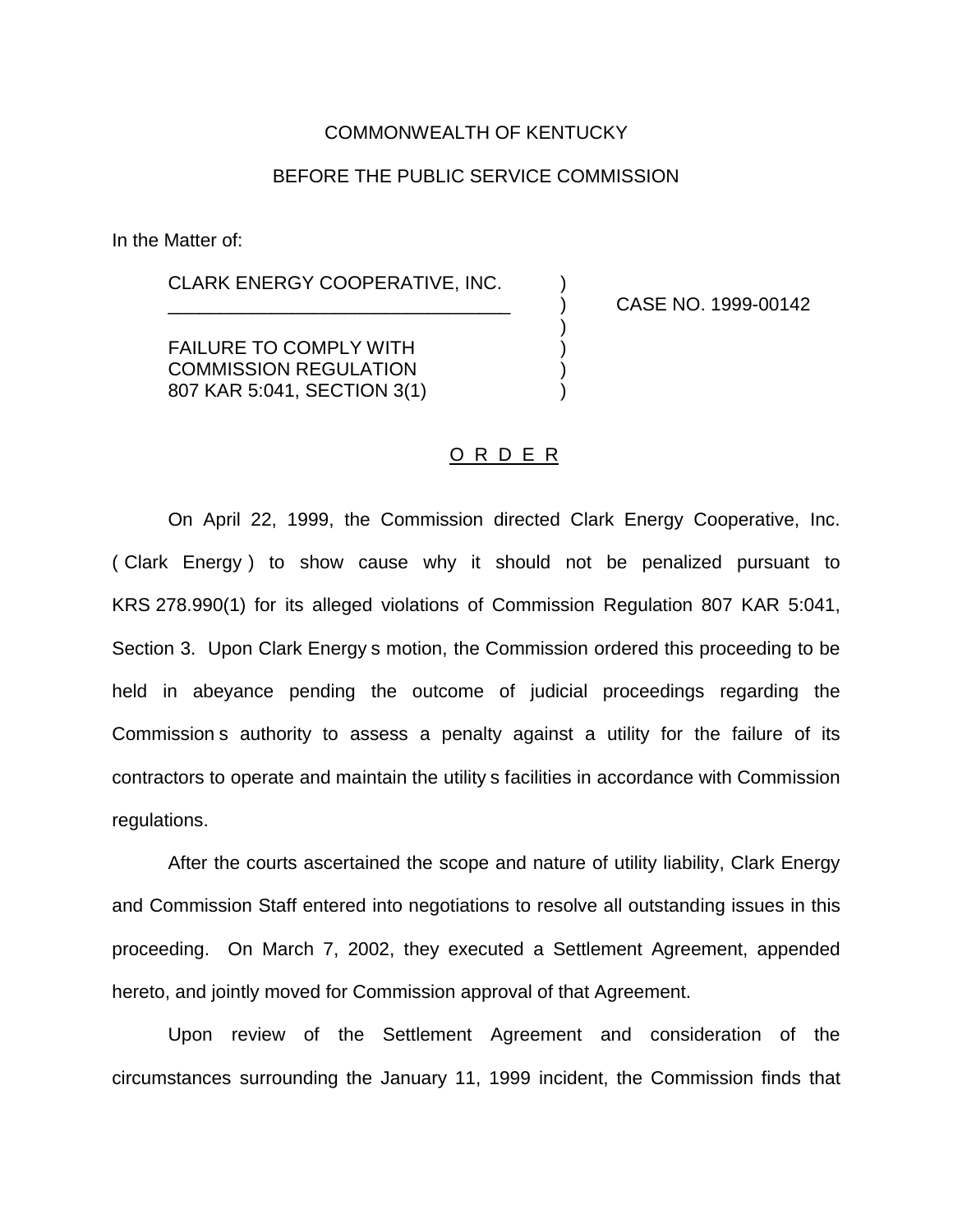the Settlement Agreement is in accordance with the law, does not violate any regulatory principle, results in a reasonable resolution of this case, and is in the public interest.

IT IS THEREFORE ORDERED that:

1. The Settlement Agreement, appended hereto, is incorporated into this Order as if fully set forth herein.

2. The terms and conditions of the Settlement Agreement are adopted and approved.

3. Within 10 days of the date of this Order, Clark Energy shall pay to the Commonwealth of Kentucky the sum of \$3,500. This payment shall be in the form of a cashier s check made payable to Treasurer, Commonwealth of Kentucky and shall be mailed or delivered to the Office of General Counsel, Public Service Commission of Kentucky, 211 Sower Boulevard, Post Office Box 615, Frankfort, Kentucky 40602.

4. Upon the payment of the assessed penalty as described above, this case shall be removed from the Commission s docket.

Done at Frankfort, Kentucky, this 26<sup>th</sup> day of April, 2002.

By the Commission

ATTEST: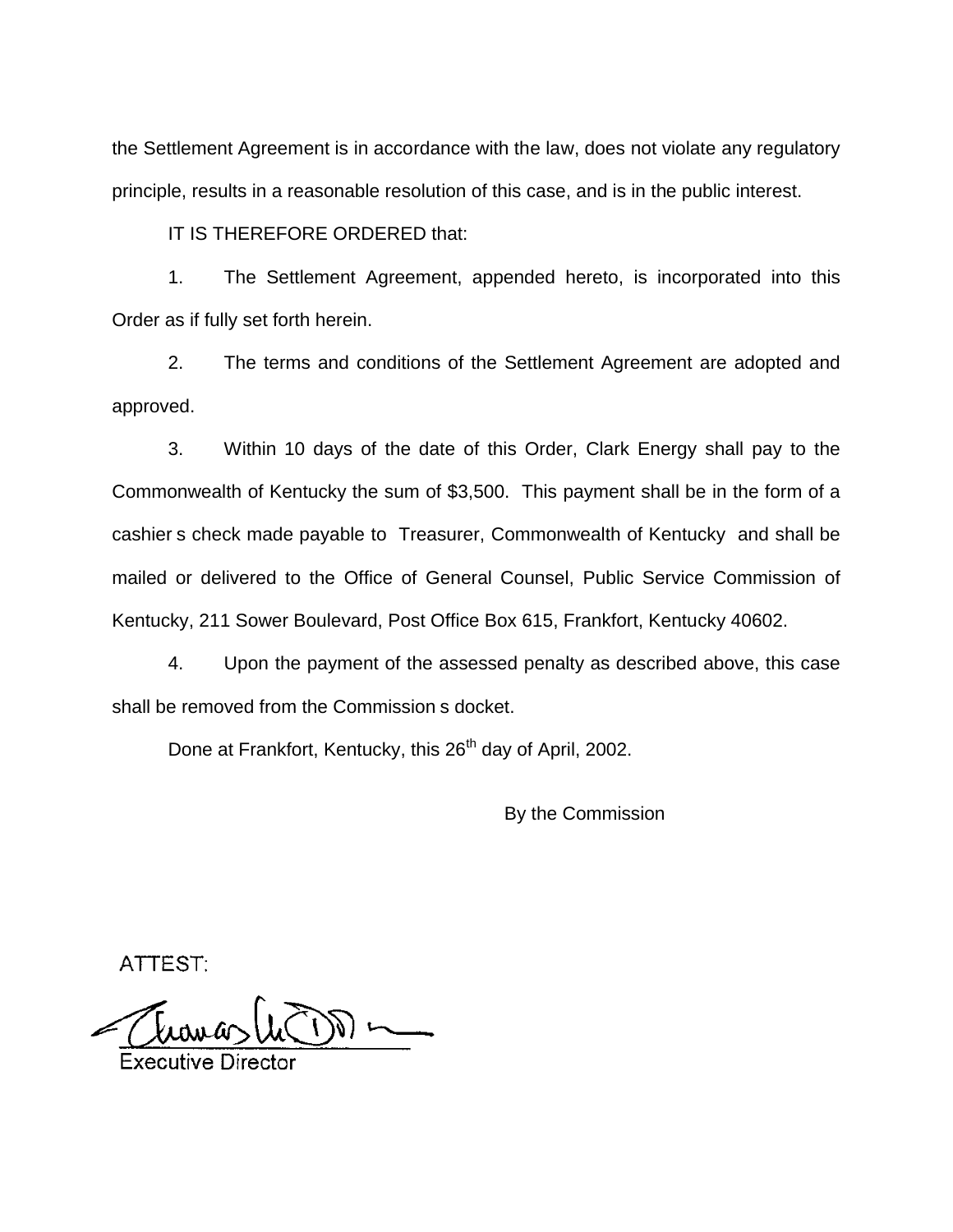APPENDIX TO AN ORDER OF THE KENTUCKY PUBLIC SERVICE COMMISSION IN CASE NO. 1999-00142

DATED April 26, 2002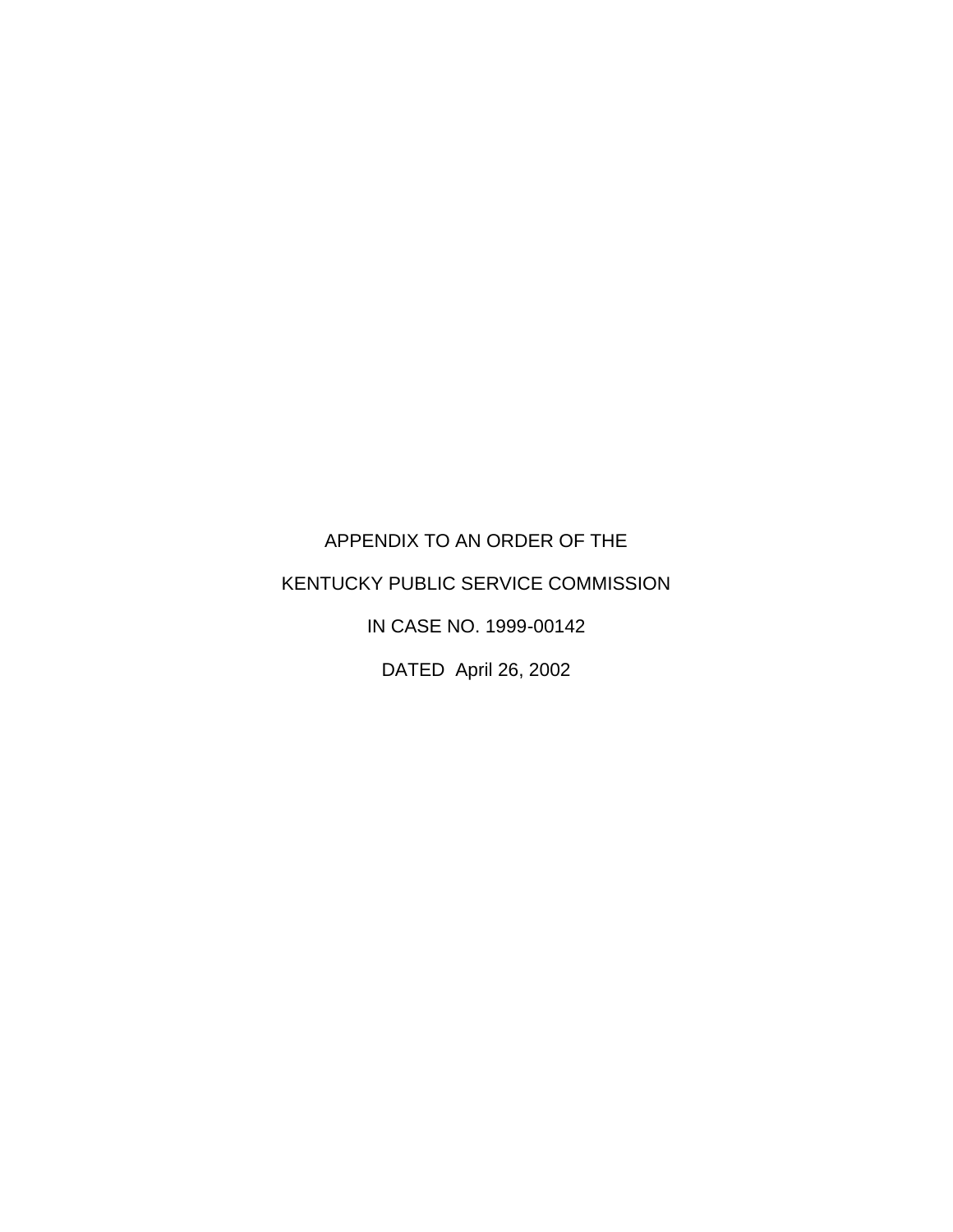### COMMONWEALTH OF KENTUCKY

## BEFORE THE PUBLIC SERVICE COMMISSION

In the Matter of:

CLARK ENERGY COOPERATIVE, INC.)

|                          |  | CASE NO. 99-142 |
|--------------------------|--|-----------------|
|                          |  |                 |
| ALLEGED VIOLATION OF     |  |                 |
| COMMISSION REGULATION    |  |                 |
| 807 KAR 5:041, SECTION 3 |  |                 |

#### SETTLEMENT STIPULATIONS

化 This AGREEMENT is made and entered into this  $d\mathcal{T}$  day of March, 2002, by and between the Staff of the Public Service Commission of Kentucky ("Commission Staff") and Clark Energy Cooperative, Inc. (" Clark Energy").

### WITNESSETH:

WHEREAS, Clark Energy is a Kentucky corporation, organized pursuant to KRS Chapter 279, engaged in the distribution of electricity to the public for compensation for lights, heat, power, and other uses, and is a utility subject to Commission jurisdiction pursuant to KRS 278.010; and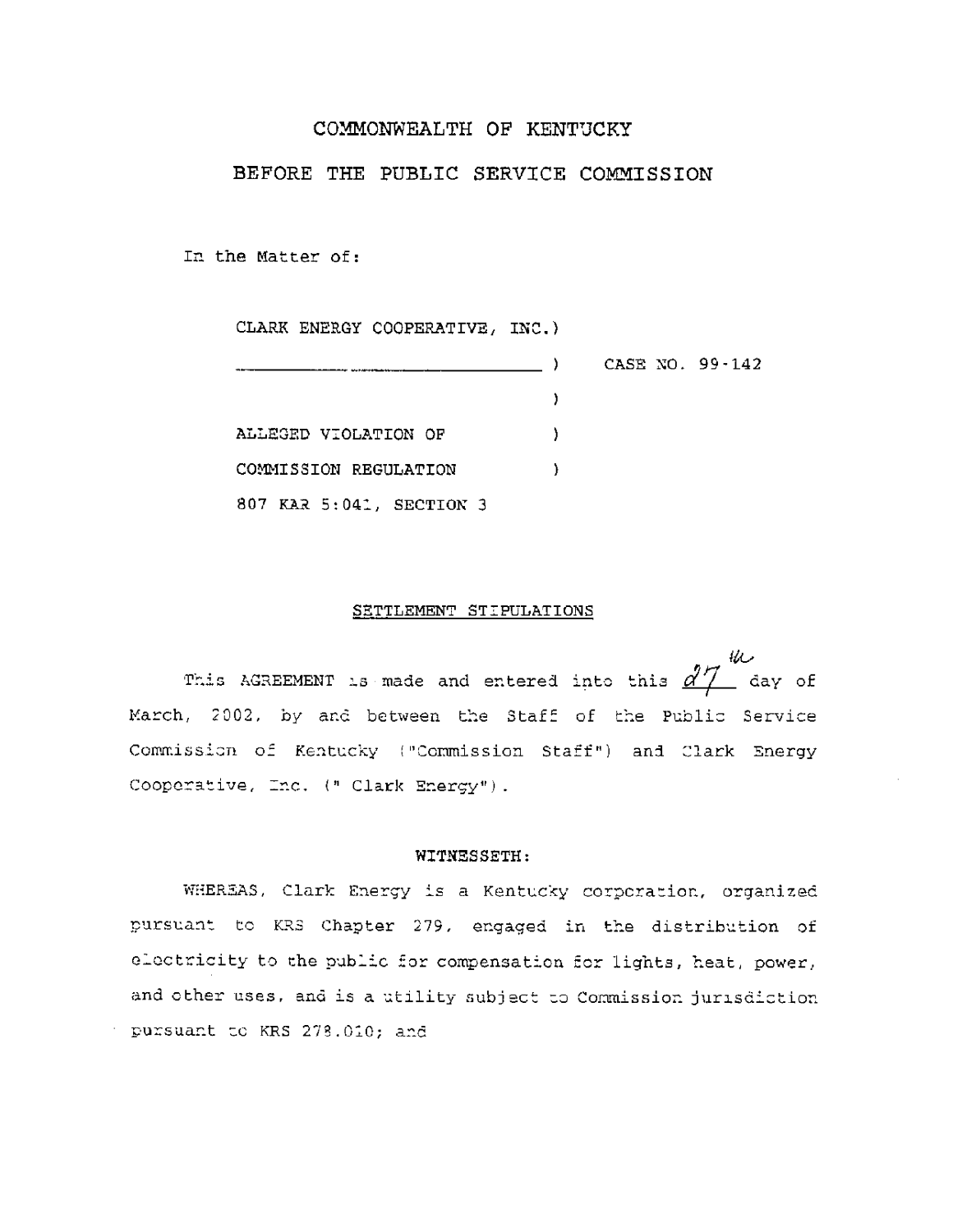WHEREAS, on January 11, 1999, Albert Sturgell was injured as he installed Clark Energy's electric distribution facilities in Montgomery County, Kentucky; and

WHEREAS, at the time of the incident, James Maynard was the first line supervisor at the work site; and

WHEREAS, at the time of the incident, Albert Sturgell and James Maynard were employees of Davis H. Elliot Company, Inc. and were acting within the scope of their employment; and

WHEREAS, at the time of the incident, Davis H. Elliot Company, Inc. was performing construction and maintenance activities pursuant to its "Distribution Line Extension Construction Contract" with Clark Energy; and

WHEREAS, Commission Staff investigated the incident, and, on January 28, 1999, issued its Utility Accident Investigation Report; and

WHEREAS, in its Utility Accident Investigation Report, Commission Staff found that Albert Stergell and James Maynard had violated certain provisions of the National Electrical Safety Code  $(1990$  Edition) ("NESC"); and

WHEREAS, on April 22, 1999, the Public Service Commission entered an Order establishing this case and directing Clark Energy to show cause why it should not be subject to the penalties under KRS 278.990(1) relating to this incident; and

 $-2-$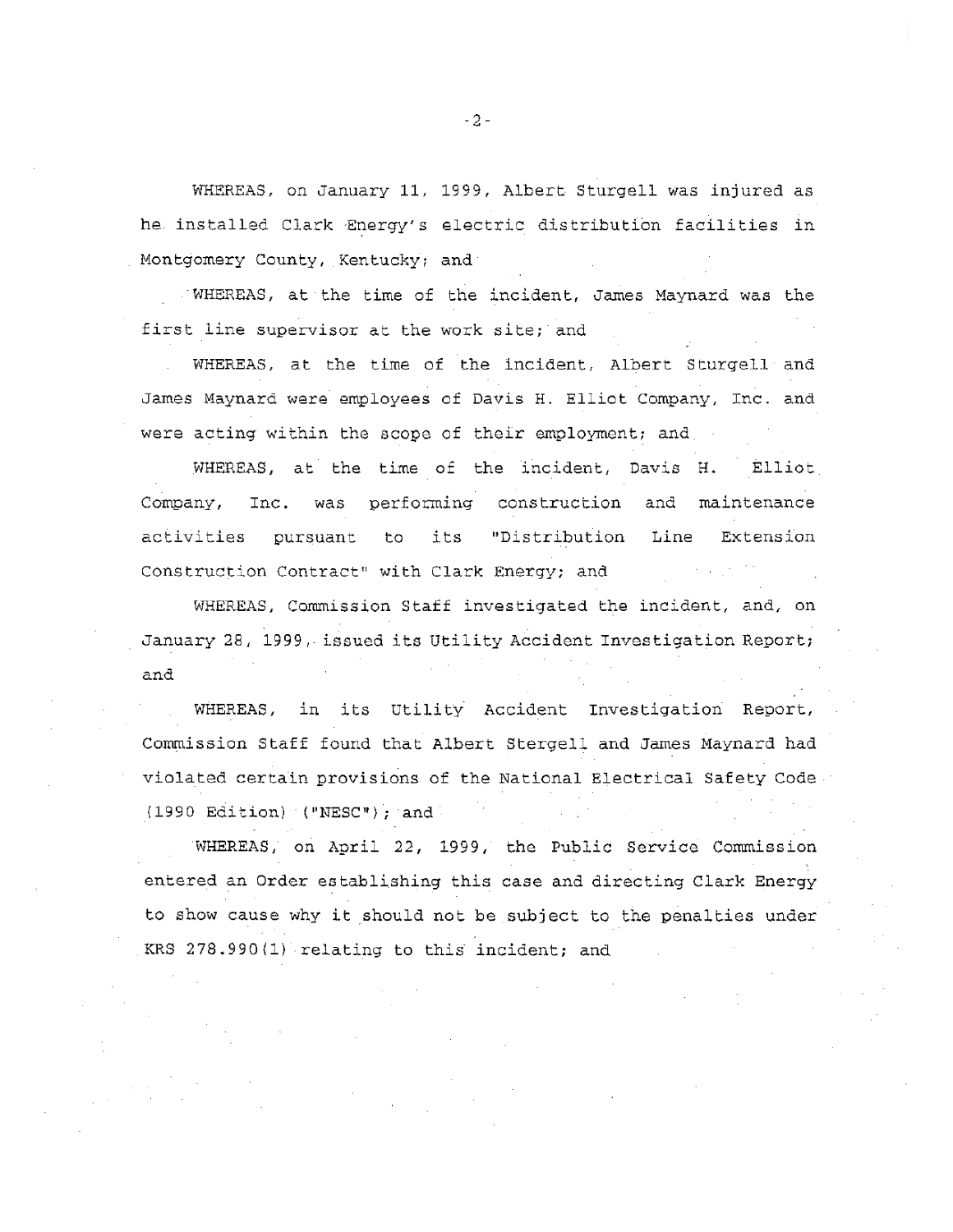WHEREAS, on May 24, 1999, Clark Energy, by counsel filed its response to the Commission's Order of April 22, 1999; and

WHEREAS, Clark Energy recognizes and acknowledges that National Electrical Safety Code, Section 42,420.4 requires tools, protective equipment, and safety straps to be used by employees in connection with their work, and Clark Energy further recognizes and acknowledges that National Electrical Safety Code, Section 42, 421A requires that the first level supervisor to adopt such precautions within his authority to prevent accidents and to see that the safety rules and operating procedures were observed by the employees under his direction, and

WHEREAS, Clark Energy and Commission Staff desire to settle the issues raised by this proceeding and have entered into this Settlement Agreement through compromise to settle this proceeding.

NOW, THEREFORE, Clark Energy and Commission Staff agree that:

1. Within 10 days after the entry of an Order approving this Settlement Agreement, Clark Energy shall pay to the Commonwealth of Kentucky the sum of Three Thousand Five Hundred Dollars (\$3,500.00). This payment shall be in the form of a cashier's check made payable to "Treasurer, Commonwealth of Kentucky" and shall be mailed or delivered to the Office of General Counsel, Public Service Commission of Kentucky, 211 Sower Boulevard, Post Office Box 615, Frankfort, Kentucky 40602.

Nothing contained herein shall be construed as an  $2$  . admission of a willful violation of any federal or state statute or

 $-3-$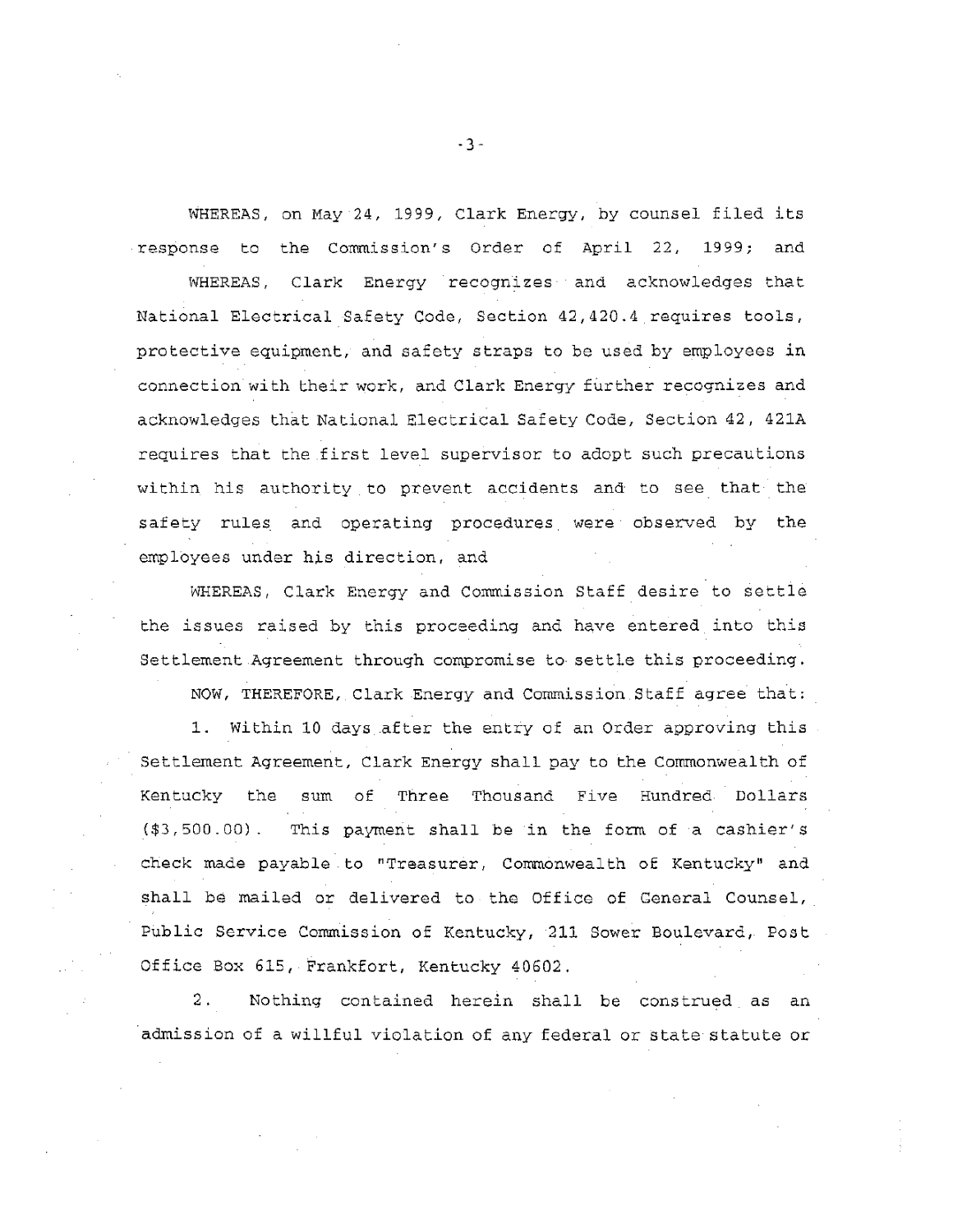any provision of an administrative regulation, nor shall the Public Service Commission's acceptance of this agreement be construed as a finding of a willful violation of any statute, administrative regulation, or any provision of NESC. This Settlement Agreement shall not be used for any purpose in any subsequent legal or administrative proceeding (other than a proceeding by the Commission to enforce the terms of this Settlement Agreement), and Clark Energy shall not be preluded or stopped from raising any issue, claim, or defense therein by reason of the execution of this Settlement Agreement.

3. This Agreement is subject to the acceptance of and approval by the Public Service Commission. If this settlement is accepted by an Order of the Public Service Commission, the parties agree not to request rehearing or to file an appeal of that Order in the Franklin Circuit Court.

4. Commission Staff shall recommend to the Public Service Commission that this Settlement Agreement be accepted and approved.  $5.$ If the Public Service Commission fails to accept and approve this Settlement Agreement in its entirety, this proceeding shall go forward and neither the terms of this Settlement Agreement nor any matters raised during settlement negotiations shall be on either signatory or be construed against either Clark Energy or Commission Staff.

6. Upon approval of this Settlement Agreement by the Public Service Commission, Clark Energy waives a formal hearing for all

 $-4-$